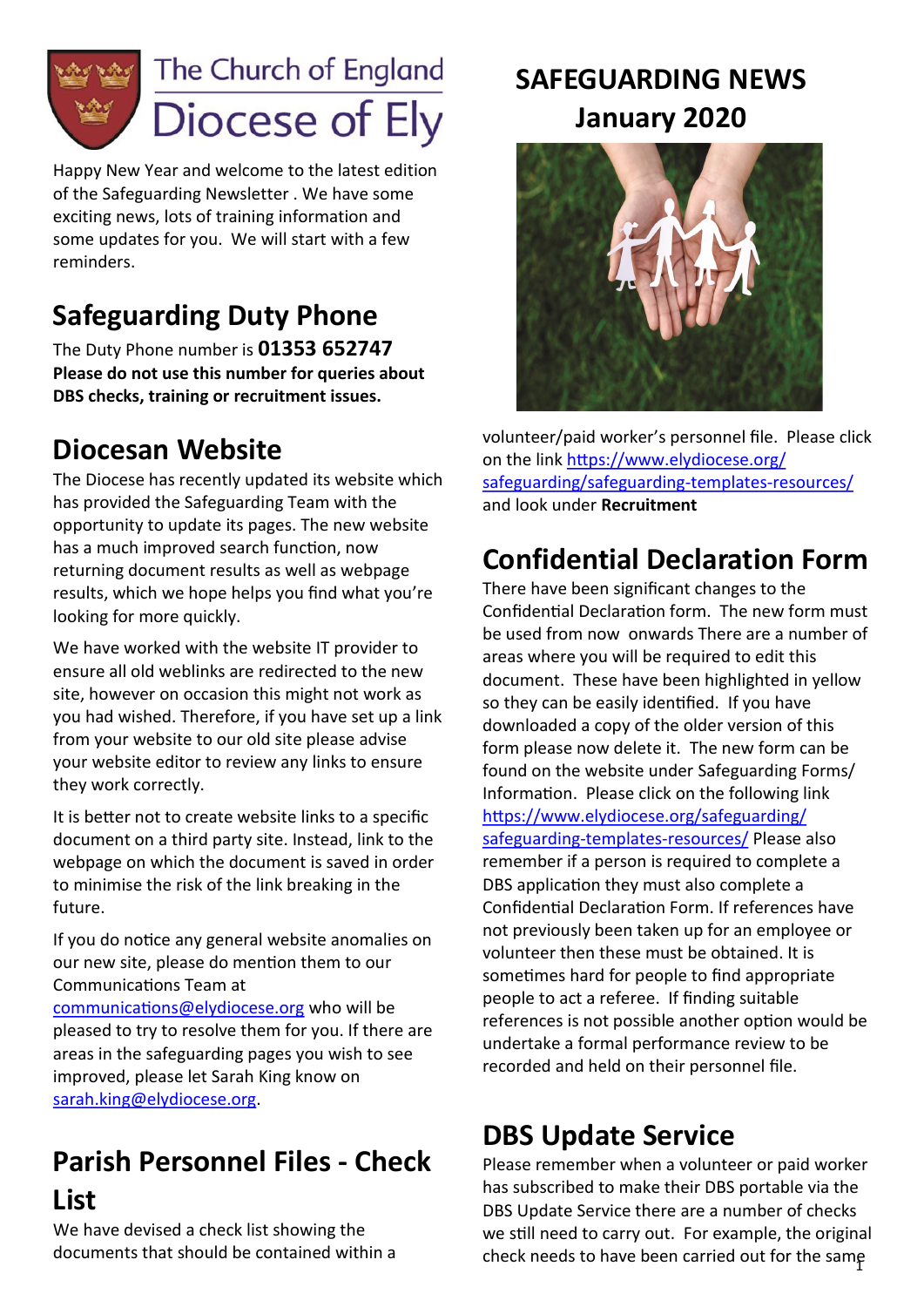work force and at the same level as required for the work they wish to undertake in your parish. There will also be a need for the original certificate to be viewed and an ID and current address check carried out. A form will need to be completed and returned to this office so we can check the status of the certificate. This form can be obtained by clicking on the following link and is listed under ID and Criminal Record Checking Forms/Templates/Guides [https://www.elydiocese.org/safeguarding/](https://www.elydiocese.org/safeguarding/safeguarding-templates-resources/) [safeguarding](https://www.elydiocese.org/safeguarding/safeguarding-templates-resources/)-templates-resources/

# **DBS and Safer Recruitment Workshop for Parish Safeguarding Officers**

We are offering two workshops during 2020. **DBS checks for Parish Safeguarding Officers** Dates for this workshop are: **5 February** 10am—12.30pm **16 March** 10am—12.30pm

**Safer Recruitment for Parish Safeguarding Officers.** Dates for this workshop are: **17 February** 10am—1pm **5 March** 10am—1pm Both workshops will be held at the Diocesan Offices, Bishop Woodford House, Barton Road in Ely. To book a place on either of these Workshops place click on the following link. <https://elydatabase.org/events/safeguarding> or contact safeguardtraining@elydiocese.org

### **Parish Focussed Support**

The Safeguarding Team launched a project called "Parish Focused Support" in 2018. The purpose of the project is to ensure House of Bishop's Policy and Practice Guidance relating to safeguarding is being appropriately followed by all parishes

When a parish is identified either by themselves or the Safeguarding Team as not being able to consistently evidence they are giving 'due regard' to the policy, they will be offered Focussed Support. We will support parish representatives to agree a realistic and

achievable safeguarding action plan and will contribute to the completion of tasks, which can vary dependent on the needs of each individual Parish.

If you would like further information please contact either Sarah King (DSO) [sarah.king@elydiocese.org](mailto:sarah.king@elydiocese.org) or Sharon Gage (Asst DSA) [sharon.gage@elydiocese.org](mailto:sharon.gage@elydiocese.org)

# **Parish Safeguarding Officers Networking Mornings**



**7 March 2020** 9.30am—12.30pm at St Barnabas Church, Huntingdon **Or 26 September 2020**

9.30am—12.30pm at The Annex (Cambourne Church)

The morning will be made up with diocesan & national updates and a chance to network with colleagues. We are also hoping to have a guest speaker and we will confirm this in due course.

To book your place please click on the following link <https://elydatabase.org/events/safeguarding>

### **Safeguarding Dashboard**

If you have not yet signed up to the Dashboard we would ask parishes to do so as soon as possible.

The **Safeguarding Dashboard** is available **free of charge**  to parishes in Ely Diocese.

If you would like further information you can click on the following link and watch a short video showing the benefits to using the Dashboard.

<https://vimeo.com/315725141> To signed up to use the Safeguarding Dashboard please contact Sarah King at [sarah.king@elydiocese.org](mailto:sarah.king@elydiocese.org)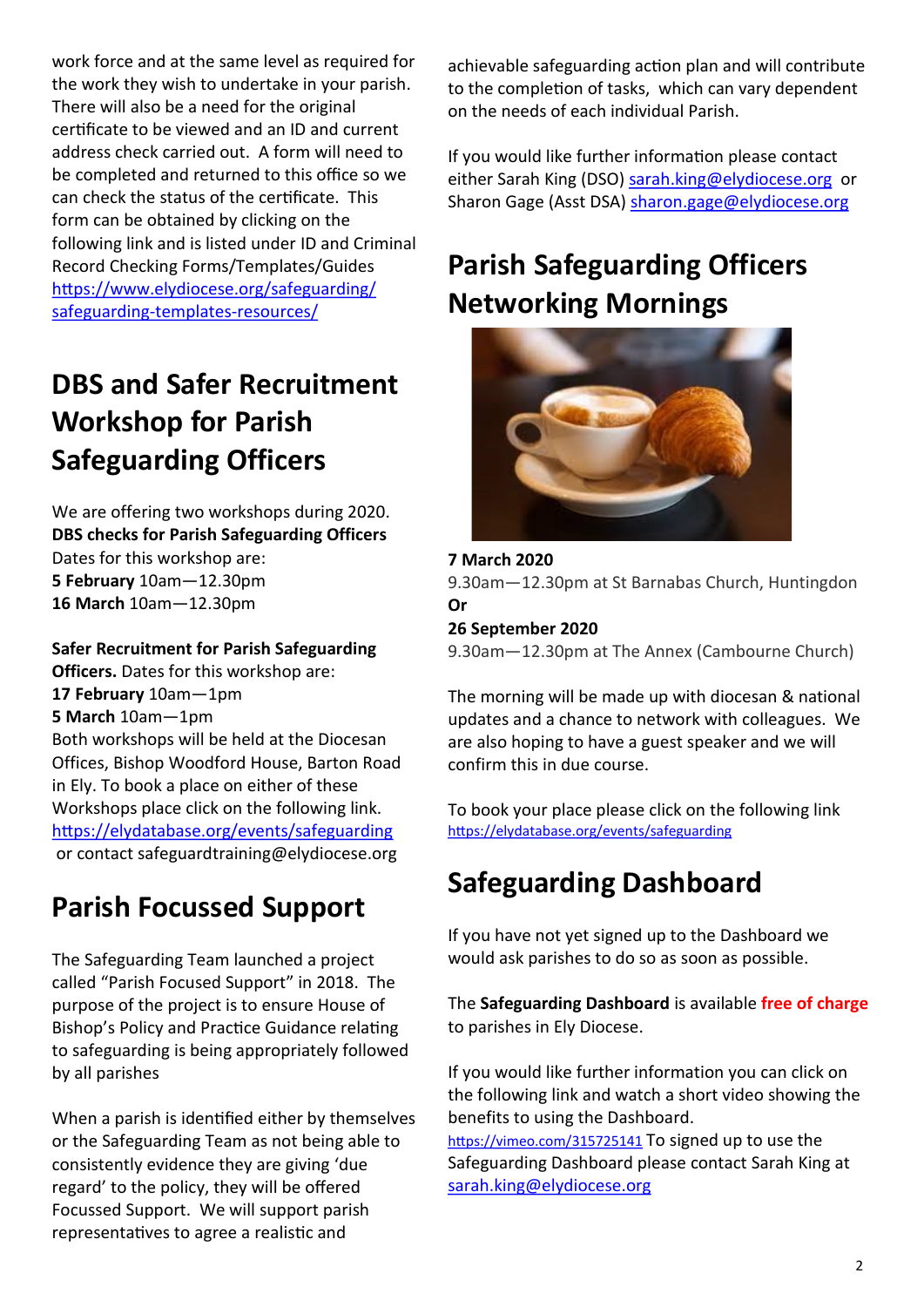# **Basic Disclosures**

There are a very limited number of roles, within the church, that only require a Basic level DBS check. We are aware that there is some confusion as to how to access a check at a Basic level rather than Enhanced. To enable access to a Basic level check the DBS administrator will allocate a USERID number in the normal way but needs to add a b at the end of the numbers for example **2345678001b**.

The application form and the ID checking procedure remains the same. **Please firstly ensure a Basic level check is appropriate for the role applied for.**

# **Training**

We have almost completed the first round of training in the Deaneries and will start the second round in 2020. There has been some updating of the training modules which we have incorporated into our materials. Another change to the training programme is that there will not be a specific refresher for the Core (C) modules. Anyone required to refresh their core (C) training will only have to repeat the highest level of training previously completed. For example, if in your role you are required to complete C0, C1 and C2 you will only need to refresh (in the 3 year cycle) the C2 module.

All Specialist (S) modules need to be repeated every 3 years .

#### **C0 Basic Awareness**

Please note this module **must** be completed before completing C1 foundation and C2 Leadership modules. If you have parish staff or volunteers who have completed C1 and/or C2 but have not yet completed C0 they still will be required to complete the C0 module. To access this module please click on this link <https://safeguardingtraining.cofeportal.org/>C1 can also be completed on line.

If you have staff or volunteers needing to attend safeguarding training, please click on the link [https://](https://elydatabase.org/events/safeguarding) [elydatabase.org/events/safeguarding](https://elydatabase.org/events/safeguarding) to find the list of courses available.

# **Evensong and Bishop's Garden Party for Parish Safeguarding Officers—Wednesday 24 June 2020**

The Bishop has very kindly offered to host a Garden Party which will be held after Evensong at the Cathedral on 24 June 2020. Evensong starts at 5.30pm and we will move to the Bishop's garden once this has finished for canapés and wine (or soft drinks).

We hope all our parish Safeguarding Officers will be able to attend as we celebrate the huge contribution they make within our parishes.

An invitation will be sent to the Parish Safeguarding Officers.